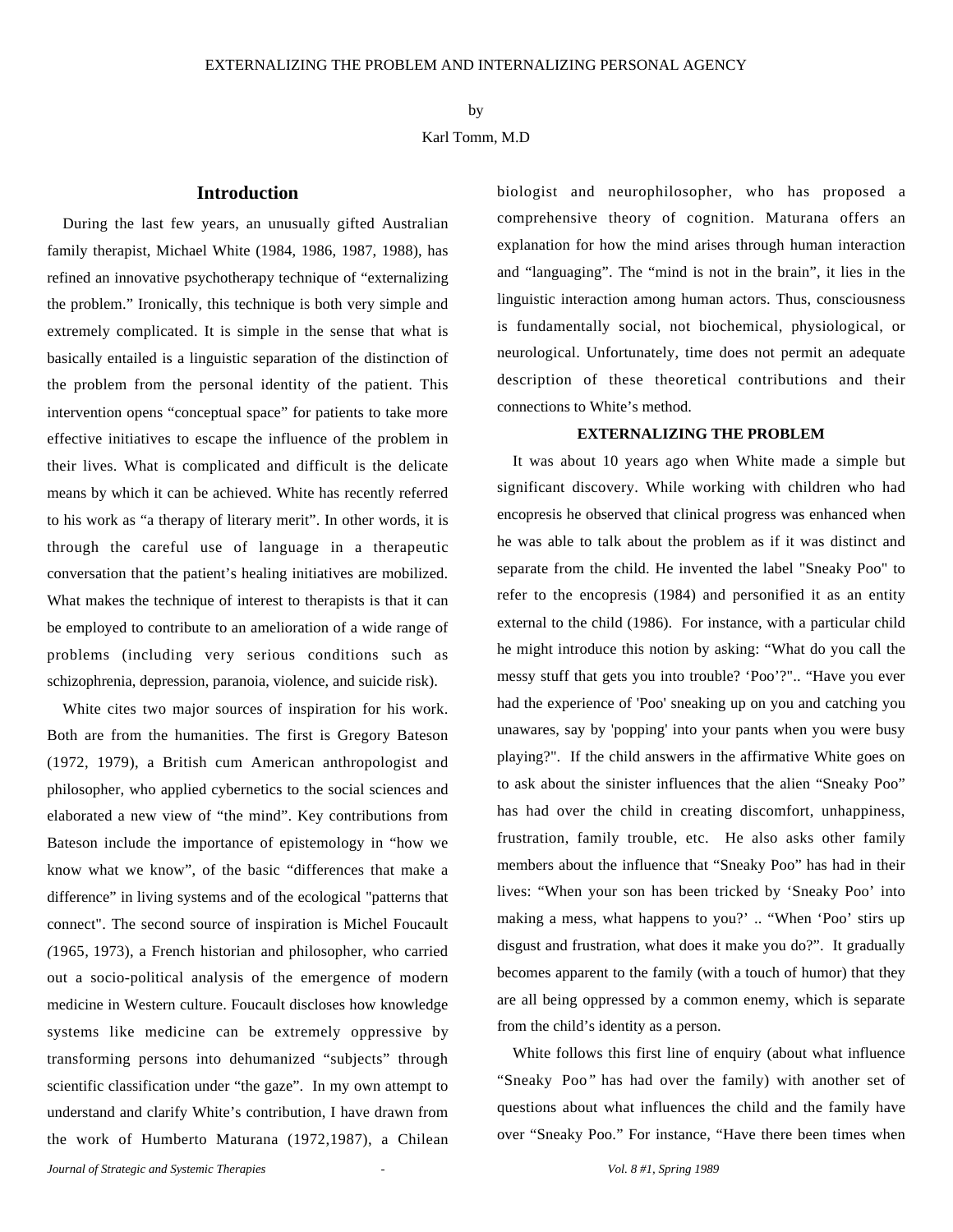you beat 'Poo' and put it in its place rather than letting 'Sneaky Poo' beat you? ... Have there been times when 'Poo' got your son into making a mess and was inviting you to start yelling at him, but you were able to escape its invitations and offer support instead?" The child and family usually experience these new questions as strange. Indeed, they are, especially when everyone has been so preoccupied with the troublesome effects of the problem. This second set of "influencing questions" brings forth an awareness of the family's own resources in limiting the "power" of the problem over them. Family members are invited to notice that they have already taken some effective action against the problem. This enquiry not only validates the family's competence, it contributes further to externalizing the problem.

When the problem is clearly distinguished as being "Sneaky Poo" rather than the child, the complications of criticism, blame, and guilt are significantly reduced. The child has less reason to criticize and blame itself, after all, Sneaky Poo is the culprit, not the self. The parents have less reason to criticize the child or to blame themselves. And professionals have less reason to blame the parents (e.g. for being too severe in their discipline, or for being "too overprotective"). Because blame tends to restrain and guilt tends to constrain, reducing their prevalence is liberating. It opens space to explore new efforts in problem solving. Since everyone is under the influence of the same "troublemaker" and family members are no longer pitted against each other, it is easier for the child and the parents to "join forces in beating Sneaky Poo". As a result the therapeutic process proceeds more smoothly and quickly.

Although this treatment method was first elaborated in work with children with encopresis, it has since been generalized for use with a wide range of problems and has been applied successfully in work with individual adults, couples, and families (White, 1986). For instance, in a recent paper on schizophrenia, White (1987) describes how it is possible to externalize Schizophrenia as an illness, then externalize aspects of the "in-the-corner lifestyle" (i.e. the cluster of negative symptoms) that are coached by schizophrenia, then externalize the specific habits that support the lifestyle, and finally externalizing the pathologizing assumptions and presuppositions upon which these habits depend. In other words, the process of externalizing the problem is progressive. It is not a static reframe of the problem; it is a continuous process of coconstructing "a new reality" in the ongoing therapeutic dissection of the problem, "cutting it away" from the patient's sense of self as a person. That is, there is a systematic separation of problematic attributes, ideas, assumptions, beliefs, habits, attitudes, and lifestyles from the patient's dominant identity.

The reason this process is so healing is that it is an effective antidote to an inadvertent but ubiquitous pathologizing process in human interaction, ie. negative labeling. For instance, in the course of ordinary conversations about the problem with family members, friends, and relatives the problem tends to be "collapsed" onto the identity or personhood of the patient. This occurs because of the "common sense" assumption that "the person that has the problem is the problem". The medical model and DSM III also support this assumption. "The mental disorder is in the person." Professional and lay conversations that are based on this presupposition are inadvertently pathologizing in that they contribute to the elaboration of a problematic identity through labeling. As the problem becomes incorporated into the personal identity of the patient it becomes increasingly difficult to escape. This is simply because it is not possible for a person to escape himself or herself. "I am a schizophrenic, that's why I do weird things". Thus, externalizing the problem is a very useful therapeutic technique that opens space to "undo" some of the negative effects of social labeling.

### **INTERNALIZING PERSONAL AGENCY**

Much more than de-labeling is possible, however. Once the overall problem and specific components of it have been externalized, patients are invited to notice opportunities to take action against the externalized problem(s). They are invited to escape the oppression of the labeling and to set their lives in the direction that they prefer (White, 1987). "If it was possible to do so, would you like to limit the influence that schizophrenia has on your life? ... Can you see how schizophrenia has been coaching you into withdrawing and avoiding people? .. How did you manage to defy schizophrenia's instructions to avoid people and come to this meeting today? What do you imagine this might tell you about your ability that you might not otherwise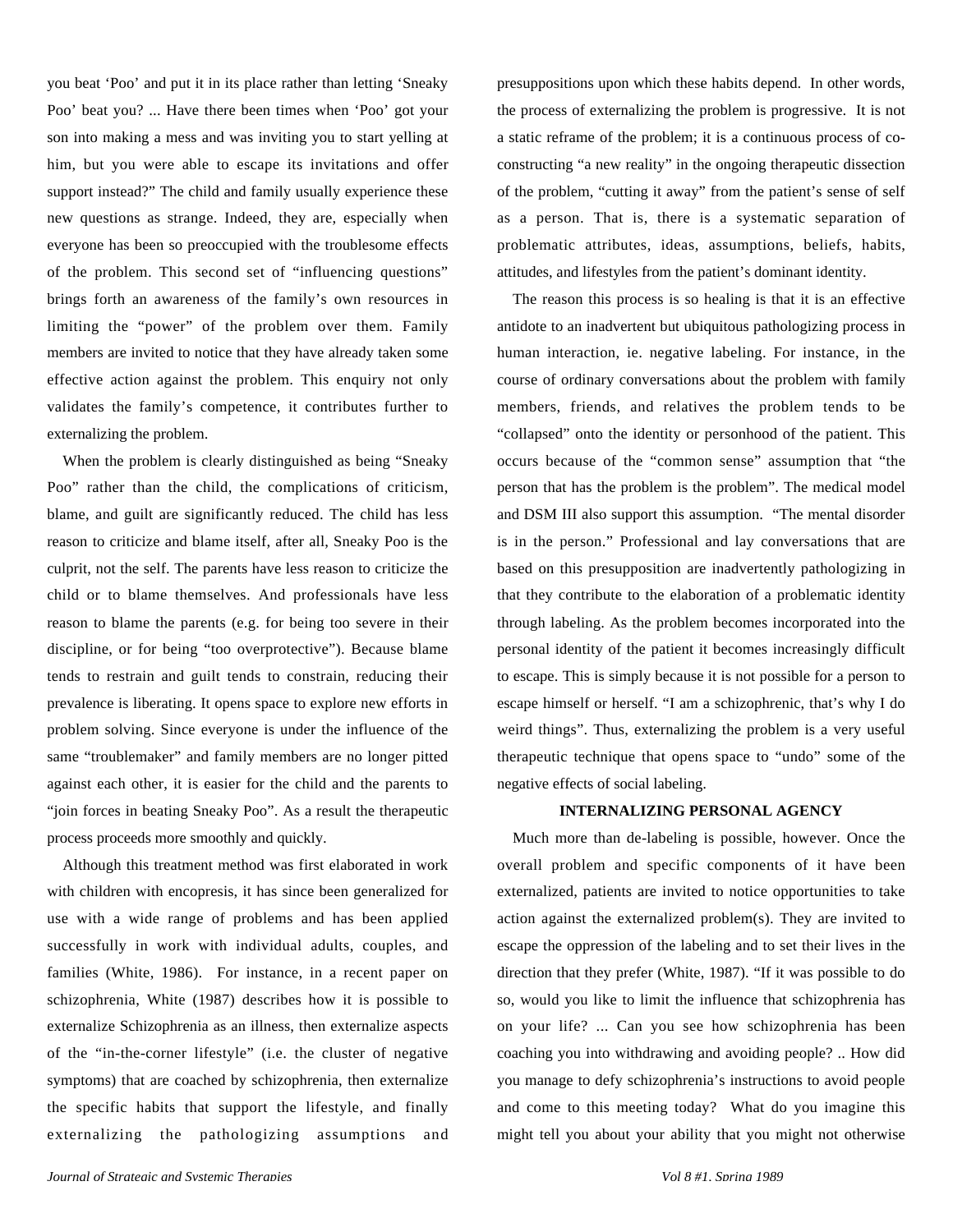have noticed? In what other ways have you stood up for yourself and not let schizophrenia push you around? How ready are you to take a further step against the withdrawal habit that has such a grip on you? Would you prefer to be a weak person with a strong habit or a strong person with a weak habit? ... When you submit to schizophrenia's efforts to push you into an unreasonable position how does this invite your parents to do all the reasoning for you?" These are reflexive questions that enable self-healing. They can be instrumental in achieving a variety of things in the course of an interview (Tomm, 1987). The main thing I would like to draw your attention to here is that these questions embed the notion that the patient does have choices, and that the patient is an active agent in the course of their own lives. If the explicit or implied meaning of the question fits the experiences of the patient, it is "taken to heart" and is internalized as part of the patient's evolving identity. Consequently a greater sense of personal agency may be achieved and the therapeutic conversation becomes a process of personal empowerment for the patient. I would like to emphasize that the technique of externalizing the problem does not remove personal responsibility. It focuses and refines it. Patients are invited to recognize that they have the option of continuing to submit to the influence of the externalized problem or the option of rejecting the invitation to submit to the dictates of the problem. As they begin to see these alternatives more clearly and experience them as genuine options they almost invariably select the latter. They are, of course, then supported in their protest and rebellion against the oppression of the problem.

It is also important to emphasize that the responsibility for submission is usually only implied, rather than explicitly stated. This is done in order to minimize any reactivation of blame and guilt (along with their immobilizing effects). Nor is any pressure brought to bear on patients to take a particular course of action. What is emphasized and brought forth in the therapeutic conversation are the alternatives that might be available to them. In so doing, patients experience more space and freedom to explore new patterns of perception, thought, and action. When patients do not enter into and explore the new space, it is assumed that additional aspects of the problem are restraining them and further, more differentiated, externalization is required. For instance, they may be under the influence of an associated "fear of failure."

Another important feature of the method is that the problem is externalized from the person and not projected onto someone else. Thus, the liberating protest and rebellion is not against other persons. Consequently, significant others in the patient's social network are less likely to be triggered into defending themselves and are less likely to respond by blaming, re-labeling, and repathologizing the patient.

It is, of course, extremely important for therapists to remain mindful of the problematic effects of high expectations for constructive change. This is especially true when working with patients struggling with chronic problems. Indeed, it is often necessary to externalize "unrealistic expectations" as a component of the problem (sometimes for the therapist as well as for the patient and family!) in order to escape the pathologizing effects of experiences of failure, discouragement and hopelessness. Very small steps may be all that is realistic. It is often useful to suggest that a pattern of "three steps forward and two steps back" is what is most probable, especially when the patient's desire to escape a chronic problem is strong. Anyone who has tried to alter a well established personal habit will know that "old habits die hard'. What is most important is the direction of the patient's evolution as a person, that is, a direction towards greater health, not the size or frequency of the steps.

Finally, when constructive steps are taken, they need to be recognized and responded to, in order to become part of a healing identity. This is necessary if the constructive changes are to persist "What did you do that made it possible for (the constructive event) to take place? ... How did you manage to take this step forward?" The new constructive behaviors are acknowledged, validated, and then given significance to enhance their incorporation as part of the new emerging self. "Do you realize that by doing so, you have cast a vote for yourself and against the problem? Can you see how significant your initiative has been?" If not, then try: "Can you see how I can see that by taking such action you have made a choice for yourself and have taught the old habit a lesson by refusing to be dominated by it?". Adding a broader time frame and contrasting differences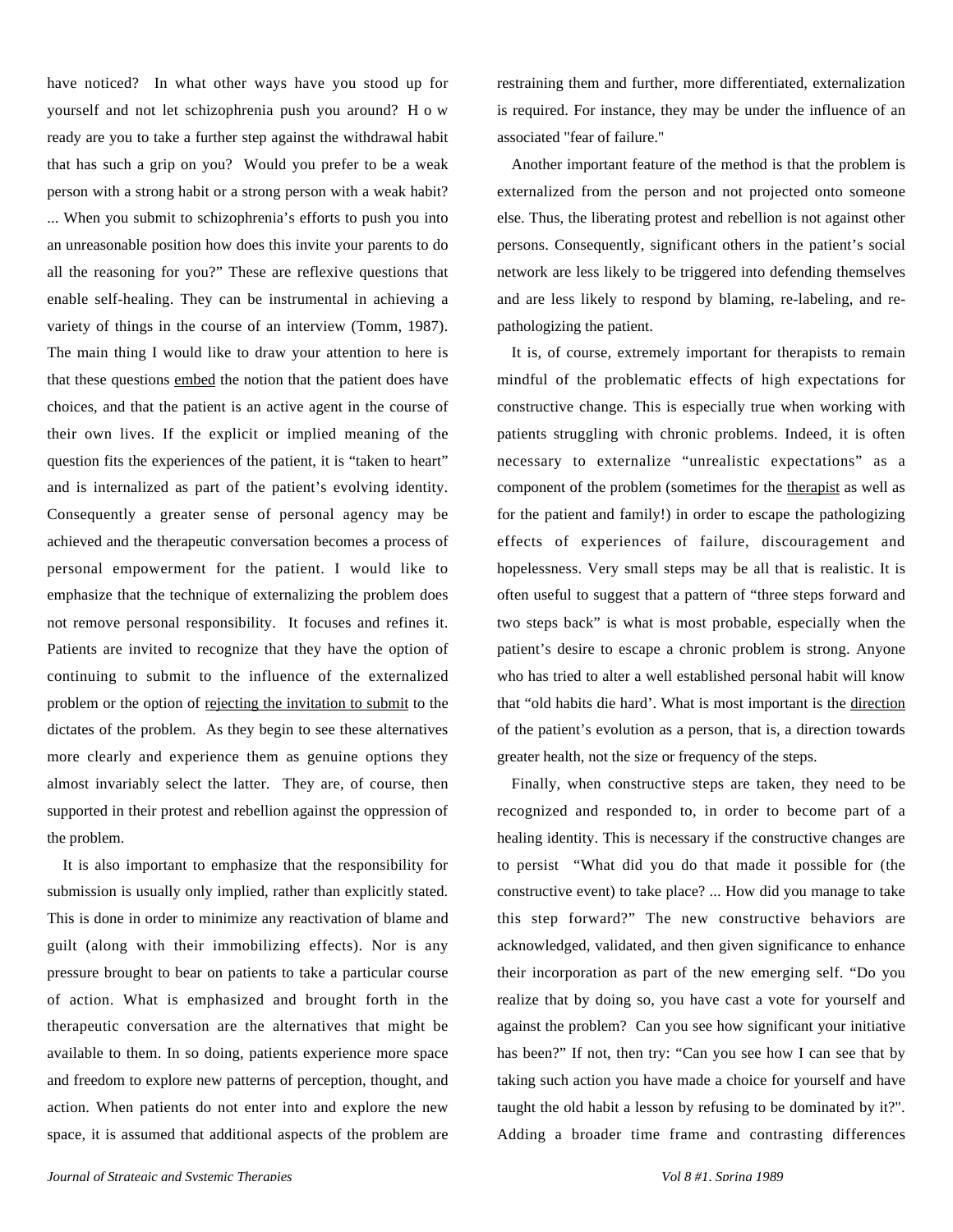contributes further to the process of internalization. "How does this contribute to a new direction in your life, to a new lifestyle? … If you continued in this new direction of taking action against the problem, how would your new future differ from your old future (which included submission to the problem)?". Broadening the conversation to include the patient's social network to become an audience for the constructive changes also contributes to endurance. "What would your family (or friends) think or feel if they were aware of these new steps you have taken? … How will you let them know what has happened?". Through these questions patients are invited to become selective observers of themselves, to invite significant others to participate in noticing their constructive actions, and to recognize their own personal agency in making healing choices for their lives.

Self. "Do you realize that by doing so, you have cast a vote for yourself and against the problem? Can you see how significant your initiative has been?" If not, then try: "Can you see how I can see that by taking such action you have made a choice for yourself and have taught the old habit a lesson by refusing to be dominated by it?" Adding a broader time frame and contrasting differences contributes further to the process of internalization. "How does this contribute to a new direction in your life, to a new lifestyle? ... If you continued in this new direction of taking action against the problem, how would your new future differ from your old future (which included submission to the problem)?" Broadening the conversation to include the patient's social network to become an audience for the constructive changes also contributes to endurance. "What would your family (or friends) think or feel if they were aware of these new steps you have taken? … How will you let them know what has happened?" Through these questions patients are invited to become selective observers of themselves, to invite significant others to participate in noticing their constructive actions, and to recognize their own personal agency in making healing choices for their lives.

# **DISCUSSION**

White's process of externalizing the problem is not entirely new. In some respects it captures some of the ancient religious wisdom of demon possession and exorcism. But it demystifies the process and utilizes it in a rigorous and precise manner. Likewise, much of the technique of internalizing personal agency is consistent with aspects of behavior therapy and conventional psychotherapeutic practice. But the focus on rebuilding a patient's identity or personhood through specific questions offers greater refinement.

At present, evidence of the effectiveness of this new method is mainly experiential and anecdotal. Nevertheless, in the last few years White's approach has had a major impact on patterns of clinical practice in Australia and New Zealand. It is now beginning to be introduced to North America and Europe and has already been taken up by a few centers. In my own clinical practice and in that of my colleagues in the Family Therapy Program at the University of Calgary, it has been possible to apply this method to help a surprising variety of patients. Empirical studies on this approach have barely begun. As of this writing, I am aware of only one formal study: a retrospective analysis of White's application of his own method with 35 chronic psychiatric patients who had been repeatedly admitted to the Glenside Hospital in Adelaide. It was an independent investigation carried out by Hafner, Mackenzie and Costain (1988) and revealed that there was a highly significant reduction of the mean number of days spent in hospital in the year following White's therapy; reduces to 14 days compared to 36 days for a matched control group who had received the usual kinds of psychiatric care.

White's work offers a useful new technique for day-to-day psychotherapeutic practice. It is respectful and humane, and in my opinion, is among the most exciting new developments in psychiatry in the past decade. For those of you who are interested in exploring it further, additional information may be found in White's own publications cited below.

#### **References**

- Bateson, G., Steps to an Ecologv of Mind. Ballantine Books, New York, 1972
- Bateson, G. Mind and Nature: A Necessary Unity Bantam Books, New York. 1979.
- Foucault, M., Madness and Civilization; A History of Insanity in the Age of Reason Random House, New York, 1965.
- Foucault, M., The Birth of the Clinic: An Archeology of